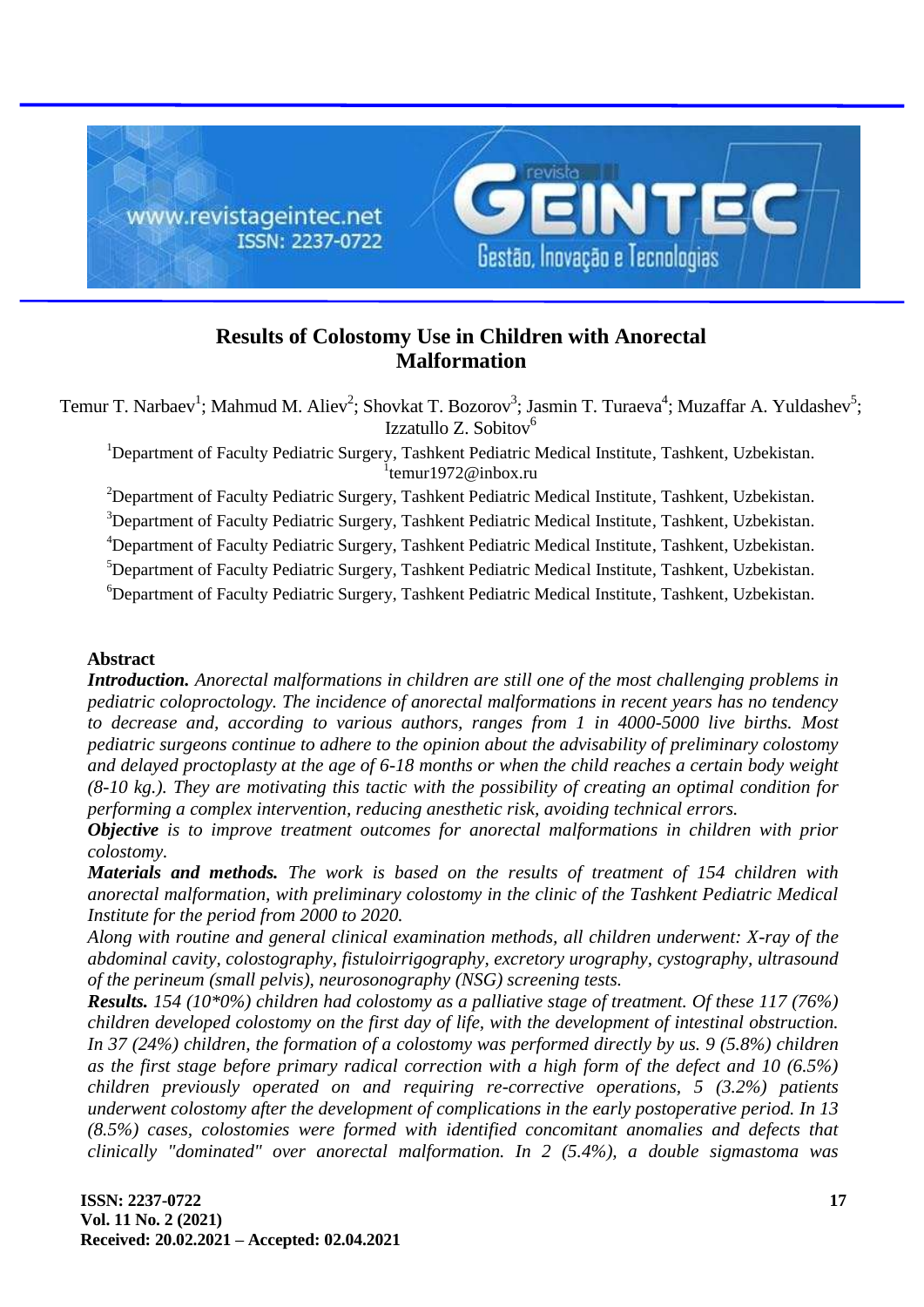*imposed, in 2 (5.4%) a distal single-barreled sigmastoma, in 5 (13.5%) the Hartmann type terminal sigmastoma.*

*Conclusion. The use of colostomy in children with anorectal malformation made it possible to carry out the necessary surgical tactics in a timely and differentiated manner. To reduce the frequency, nature of complications and early disability, to improve the quality of life and social adaptation of patients.*

**Key-words:** Anorectal Malformations, Colostomy, Surgical Treatment.

### **1. Introduction**

Anorectal malformations in children are a special chapter of pediatric coloproctology. Treatment of this pathology, which is very painful for children and their parents, requires a purely individual approach. Colostomy - removal of a segment (s) of the colon or its loop on the anterior abdominal wall. Although the first stoma was imposed for the treatment of anorectal malformation in 1783, to date, the place and type of stoma in the treatment of anorectal malformation remains an important issue among pediatric surgeons [1, 2, 3].

In the specialized literature, you can find different judgments about the level of colostomy imposition. Some authors recommend choosing the sigmoid colon for this purpose, others prefer the transverse colon, others - the blind and ascending. This issue cannot be resolved unambiguously. First of all, a colostomy should correspond to the main idea of treatment, and also not create any special difficulties during subsequent operations [4, 5, 6].

Recent years have been marked by the possibility of correcting anorectal defect without using a protective colostomy. Moreover, in most publications, preliminary stoma placement is considered correct. At the same time, one cannot agree with the widespread replication of operations without stomas, since this will increase the risk of complications [7, 8].

Clinical studies have shown a high rate of complications associated with neonatal colostomy, in particular, transverse stoma has a higher complication rate than sigmostomy. However, controversy continues over the type of split colostomy. This study compares the clinical outcomes of loop and split colostomy superimposed for anorectal malformation. [9, 10, 11].

There is always a temptation to correct anorectal anomalies without a protective colostomy, but complications associated with both the colostomy itself and its formation and subsequent closure pose a serious threat to the normal functioning of both the intestine itself and the anal sphincter apparatus [12, 13, 14].

The technique of performing the operative technique is very important - the imposition of an intestinal stoma in order to prevent colostomy complications. It is not controversial that in children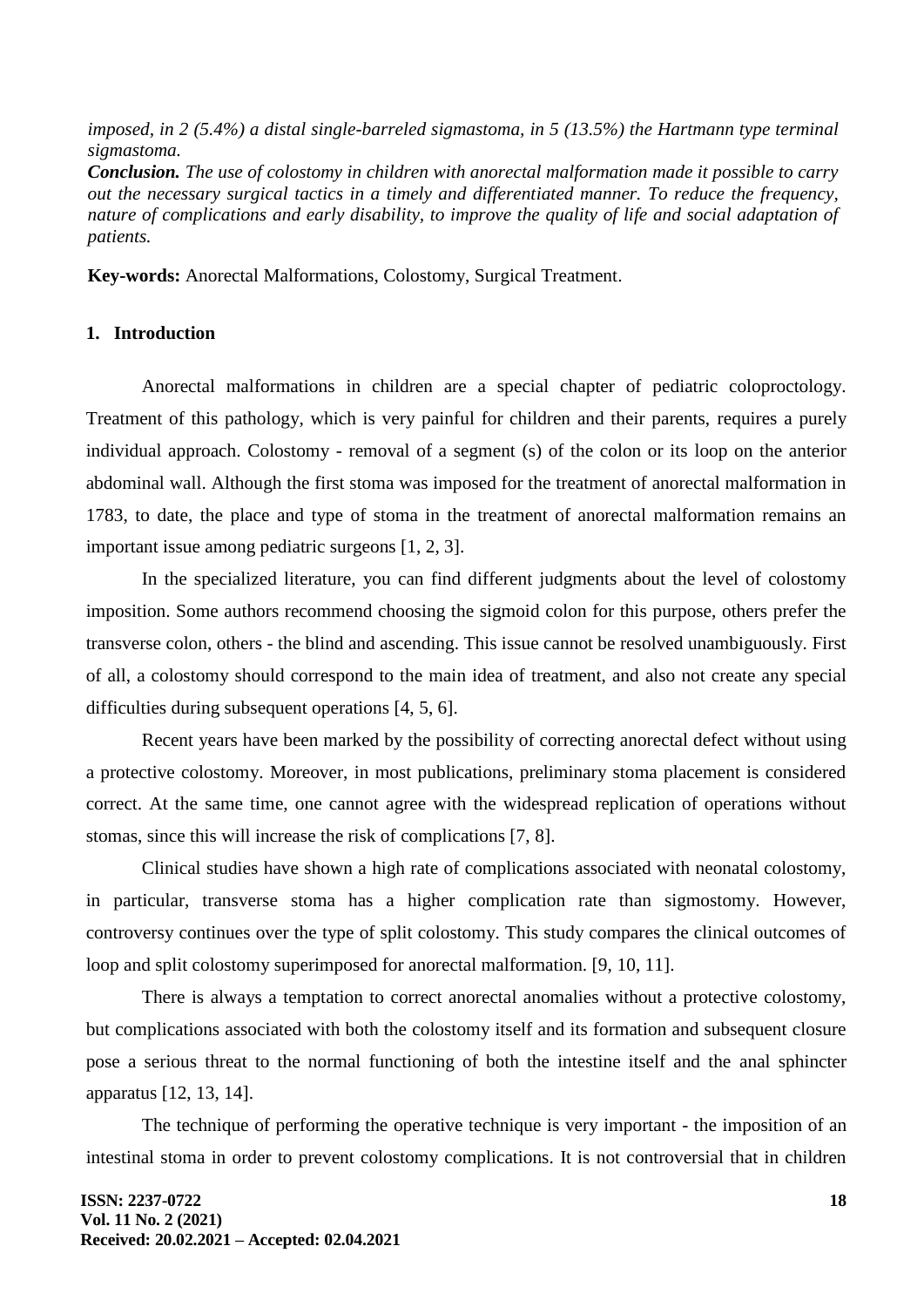with high variants of malformations and cloaca, as well as before re-corrective operations, it is necessary to perform a colostomy first, and after 2-3 months, a radical correction of the defect [15, 16, 17, 18].

Most pediatric surgeons continue to adhere to the opinion about the advisability of preliminary colostomy and delayed proctoplasty at the age of 6-18 months or when the child reaches a certain body weight (usually about 8-10 kg.), Motivating this tactic with the possibility of creating the optimal conditions for performing a complex intervention, avoiding technical errors and excessive trauma to the muscular structures of the pelvic floor, pelvic organs, vessels and nerves of the rectum [19, 20, 21, 22].

#### **2. Materials and Methods**

In our work, we analyzed the use of 154 (100%) colostomies. In the period from 2000 to 2020, 117 (76%) children with and without fistulous, as well as with high fistulous forms of anorectal malformation with an already formed preliminary colostomy in the Perinatal centers or in clinics at the place of residence turned to the department of pediatric surgery of the clinic of the Tashkent Pediatric Medical Institute. The age of the children ranged from 2 months to 14 years. The distribution of patients by the type of colostomy and the form of anorectal malformations is presented in Table 1.

| <b>Colostomy types</b>      | <b>Right-handed</b>      |                          |                          | Left-handed              |                          |                          | <b>Total</b> |
|-----------------------------|--------------------------|--------------------------|--------------------------|--------------------------|--------------------------|--------------------------|--------------|
| Anorectal malformation form | According to             | Suspended                | Cecostomy                | Suspended                | Double                   | Distal                   |              |
|                             | Girdaladze               |                          |                          |                          | sigmastoma               | single-                  |              |
|                             |                          |                          |                          |                          |                          | barreled                 |              |
|                             |                          |                          |                          |                          |                          | sigmastoma               |              |
| Vestibular fistula 7        |                          | $1(1\%)$                 | $\overline{\phantom{a}}$ | $1(1\%)$                 |                          | $5(4,3\%)$               | 7(6%)        |
| Rectourethral fistula 15    | $2(1,7\%)$               | 3(2,6%)                  | $2(1,7\%)$               | 3(2,6%)                  | $2(1,7\%)$               | 3(2,6%)                  | 15           |
|                             |                          |                          |                          |                          |                          |                          | $(12,8\%)$   |
| Rectovesical fistula 10     | $\overline{a}$           | $1(1\%)$                 | $1(1\%)$                 | 3(2,6%)                  | $1(1\%)$                 | $4(3,4\%)$               | $10(9\%)$    |
| Atresia without fistula 52  | $4(3,4\%)$               | $6(5,1\%)$               | 7(6%)                    | $10(9\%)$                | $2(1,7\%)$               | 23 (19,6%)               | 52           |
|                             |                          |                          |                          |                          |                          |                          | $(44, 4\%)$  |
| Cloaca 5                    | -                        | $1(1\%)$                 | $\overline{\phantom{a}}$ | $2(1,7\%)$               | $\overline{\phantom{a}}$ | $2(1,7\%)$               | $5(4,3\%)$   |
| Rectal atresia 2            |                          |                          | $\overline{\phantom{a}}$ | $1(1\%)$                 |                          | $1(1\%)$                 | $2(1,7\%)$   |
| Rectovaginal fistula 17     | 3(2,6%)                  | $\overline{\phantom{a}}$ | $\overline{\phantom{a}}$ | $4(3,4\%)$               | $2(1,7\%)$               | $8(6,8\%)$               | 17           |
|                             |                          |                          |                          |                          |                          |                          | $(14,5\%)$   |
| Rectal sac 2                | $1(1\%)$                 | $\overline{\phantom{a}}$ | $\overline{\phantom{a}}$ | $\overline{\phantom{a}}$ | $1(1\%)$                 | $\overline{\phantom{a}}$ | $2(1,7\%)$   |
| <b>Vacterl Association</b>  | $1(1\%)$                 | $2(1,7\%)$               | $\overline{\phantom{a}}$ | $1(1\%)$                 |                          | $\overline{\phantom{a}}$ | $4(3,4\%)$   |
|                             |                          |                          |                          |                          |                          |                          |              |
| Colon atresia 3             | $\overline{\phantom{0}}$ | $1(1\%)$                 | $2(1,7\%)$               | $\overline{\phantom{a}}$ | $\overline{\phantom{a}}$ | $\overline{\phantom{a}}$ | 3(2,6%)      |
| $Total = 117$               | $11(9,4\%)$              | 15                       | $12(10,3\%)$             | 25                       | $8(6,8\%)$               | 46 (39%)                 | 117          |
|                             |                          | $(12,8\%)$               |                          | (21,4% )                 |                          |                          | $(100\%)$    |

Table 1 - Distribution of Patients Admitted with Colostomy by the Type of Colostomy and the form of Anorectal Malformations

#### **P ≥0.5**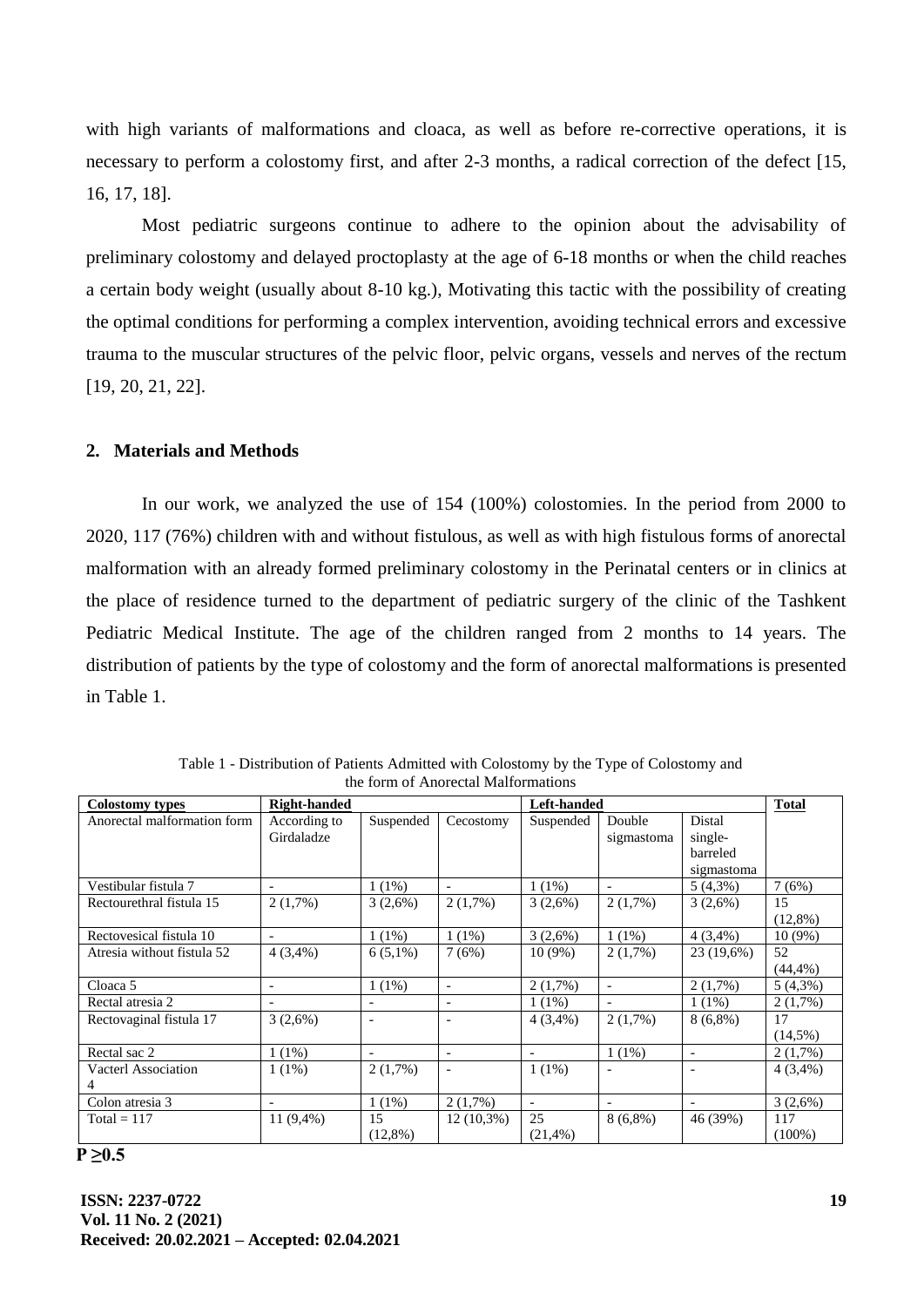As can be seen from Table 1, out of 117 children admitted to us, in 7 (6%) patients, preliminary colostomy was formed with vestibular, in 17 (14.5%) rectovaginal, in 15 (12.8%) rectourethral and in 10 (9%) rectovesical fistulas. In 52 (44.4%) cases with atresia without fistula, 5 (4.3%) cloaca, 2 (1.7%) rectal atresia, 2 (1.7%) rectal sac, 4 (3.4%) Vacterl associations, 3 (2.6%) atresia of the colon. Right-sided colostomy was applied in 38 (32.5%) patients: 11 of them (according to Girdaladze) (9.4%), suspended 15 (12.8%), cecostomy 12 (10.3%). Left-sided colostomas were applied in 24 (67.5%) patients: suspended 25 (21.4%), double sigmastoma 8 (6.8%), distal single-barreled sigmastoma 46 (39.3%).

#### **3. Results and Discussion**

In 37 (24%) children, the formation of a colostomy (ilest) was performed directly by us. Of these, 9 (5.8%) children as the first stage before primary radical correction with a high form of defect and 10 (6.5%) children previously operated on one or more times with the development of gross anatomical and functional disorders of the lowered intestine and perineum requiring repeated -corrective surgeries, 5 (3.2%) patients underwent colostomy after the development of complications in the early postoperative period, in 13 (8.5%) cases, colostomy was formed with identified concomitant anomalies and defects that clinically "dominated" anorectal malformation. The distribution of patients according to indications and type of colostomy formation is presented in Table 2.

| Colostomy types                                                  | Suspended<br>(ileostomy) | Cecostomy   | Double<br>sigmastoma | Distal single-<br>barreled<br>sigmastoma | Hartmann<br>type | Total        |  |
|------------------------------------------------------------------|--------------------------|-------------|----------------------|------------------------------------------|------------------|--------------|--|
| <b>Indications</b>                                               |                          |             |                      |                                          |                  |              |  |
| As the first stage before<br>primary radical<br>correction       |                          | ۰           | 2(5,4%)              | $2(5,4\%)$                               | $5(13,5\%)$      | $9(24,3\%)$  |  |
| <b>Before re-corrective</b><br>operations                        | $2(5,4\%)$               | ٠           | 1(2,7%)              | $3(8,1\%)$                               | $4(10,8\%)$      | 10(27%)      |  |
| In case of complications<br>in the early<br>postoperative period | $2(5,4\%)$               | $2(5,4\%)$  | 1(2,7%)              |                                          |                  | $5(13,5\%)$  |  |
| With concomitant<br>anomalies and<br>malformations               | $3(8,1\%)$               | $3(8,1\%)$  | ۰                    | $2(5,4\%)$                               | $5(13,5\%)$      | $13(35,1\%)$ |  |
| Total = $37$                                                     | 7(18,9%)                 | $5(13.5\%)$ | $4(10.8\%)$          | $7(18,9\%)$                              | $14(37.8\%)$     | $37(100\%)$  |  |

Table 2 - Distribution of Patients According to Indications and Type of Colostomy Formation

 $P ≥ 0.5$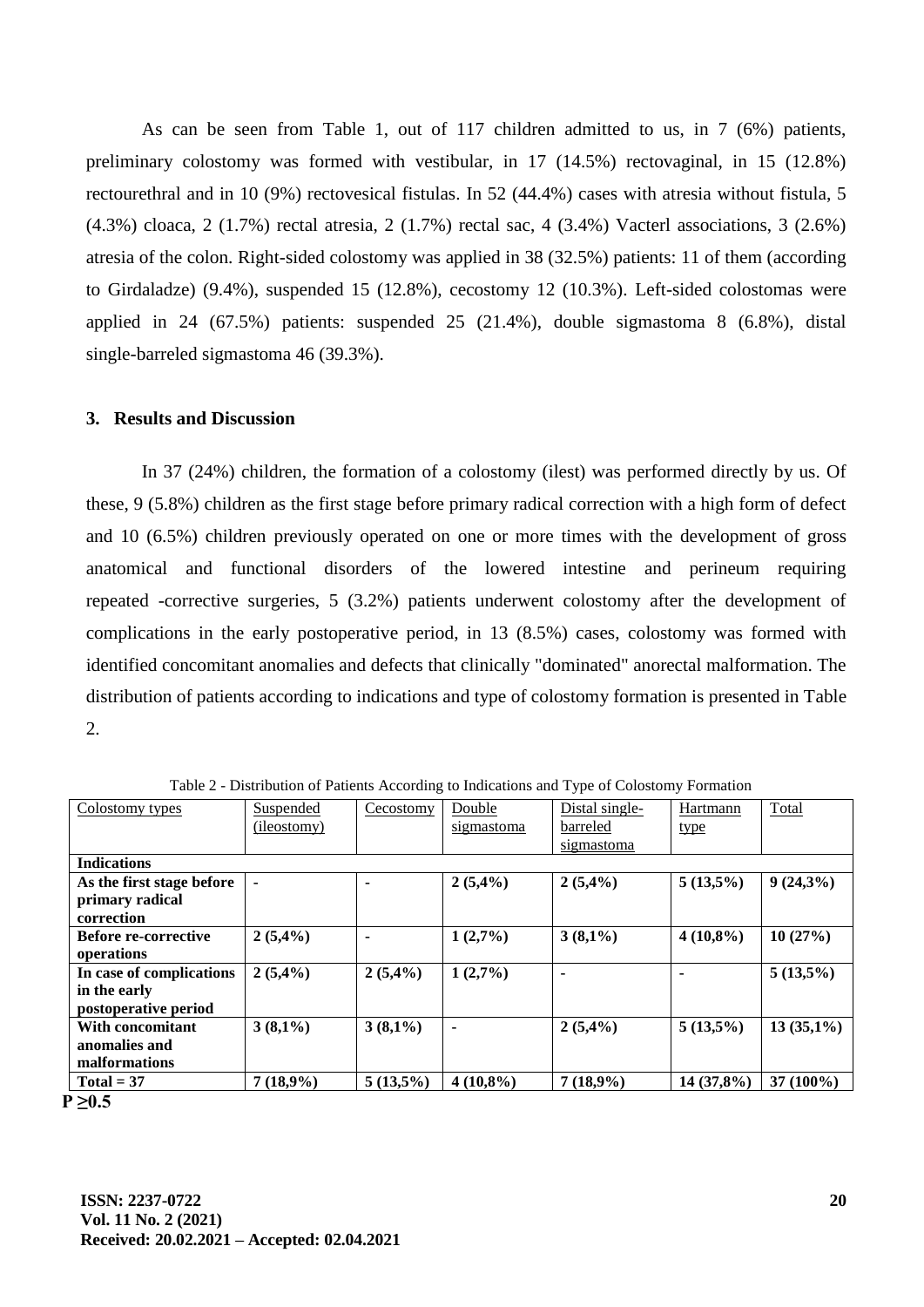Of 9 (24.3%) children, we formed colostomy as the first stage before primary radical correction, 2 (5.4%) had double sigmastoma, 2 (5.4%) had a distal single-barreled sigmastoma, 5 (13.5%) %) terminal sigmastoma of the Hartmann type (corrugation rule).

Of 10 (27%) children whose colostomy was formed before re-corrective operations, previously operated on one or several times with the development of gross anatomical and functional disorders of the reduced intestine and perineum, 2 (5.4%) had suspended (ileostomy), 1 (2.7%) double sigmastoma, y3 (8.1%) distal single-barreled sigmastoma, y4 (10.8%) according to the Hartmann type (corrugation rule).

Out of 5 (13.5%) children in whom colostomy was formed due to complications in the early postoperative period (retraction of the lower bowel, necrosis of the stump, early adhesive obstruction, etc.), 2 (5.4%) had suspended (ileostomy) 2 (5.4%) had cecostomas and 1 (2.7%) had double sigmastomas.

Of 13 (35.1%) children whose colostomy was formed with concomitant anomalies and malformations that did not allow one-stage radical surgery, 3 (8.1%) had suspended (ileostomy), 3 (8.1%) had cecostomy, 2 (5.4%) distal single-barreled sigmastoma, terminal sigmastoma of the Hartmann type (by the corrugation rule) in 5 (13.5%).

Staged corrective surgeries were performed depending on the "clinical dominant" of this or that pathology. In a number of cases, in relation to the revealed lesion of the urinary tract, it was necessary to adhere to expectant tactics. This was done if information about a specific nosological unit made it possible to predict the outcome of the operation in general terms, and there were also burdensome moments.

Expectant tactics are forced with rectourethral and rectovaginal fistulas, neurogenic bladder. For example, only after the elimination of the intestinal anastomosis is it permissible to intervene for a megaureter, vesicoureteral reflux, hydronephrosis, etc.

Only upon further examination with atresia of the anus and rectum, with high fistulous forms with an anastomosis in the bladder and urethra in boys, in 11 patients, the distal end of the atresized intestine opened into the bladder in the projection of the Lieteau triangle, it should be noted that of them 2 patients with rectovesical fistula-girls, which, according to the literature, is a very rare variant of malformations. 4 children had rectourethral fistula.

Low forms of anorectal malformations can be treated without a split colostomy. Also, many data have shown the reliability of a one-stage operation for medium and high atresia; the need for a separate colostomy remains the first link in surgical correction. By itself, the imposition of a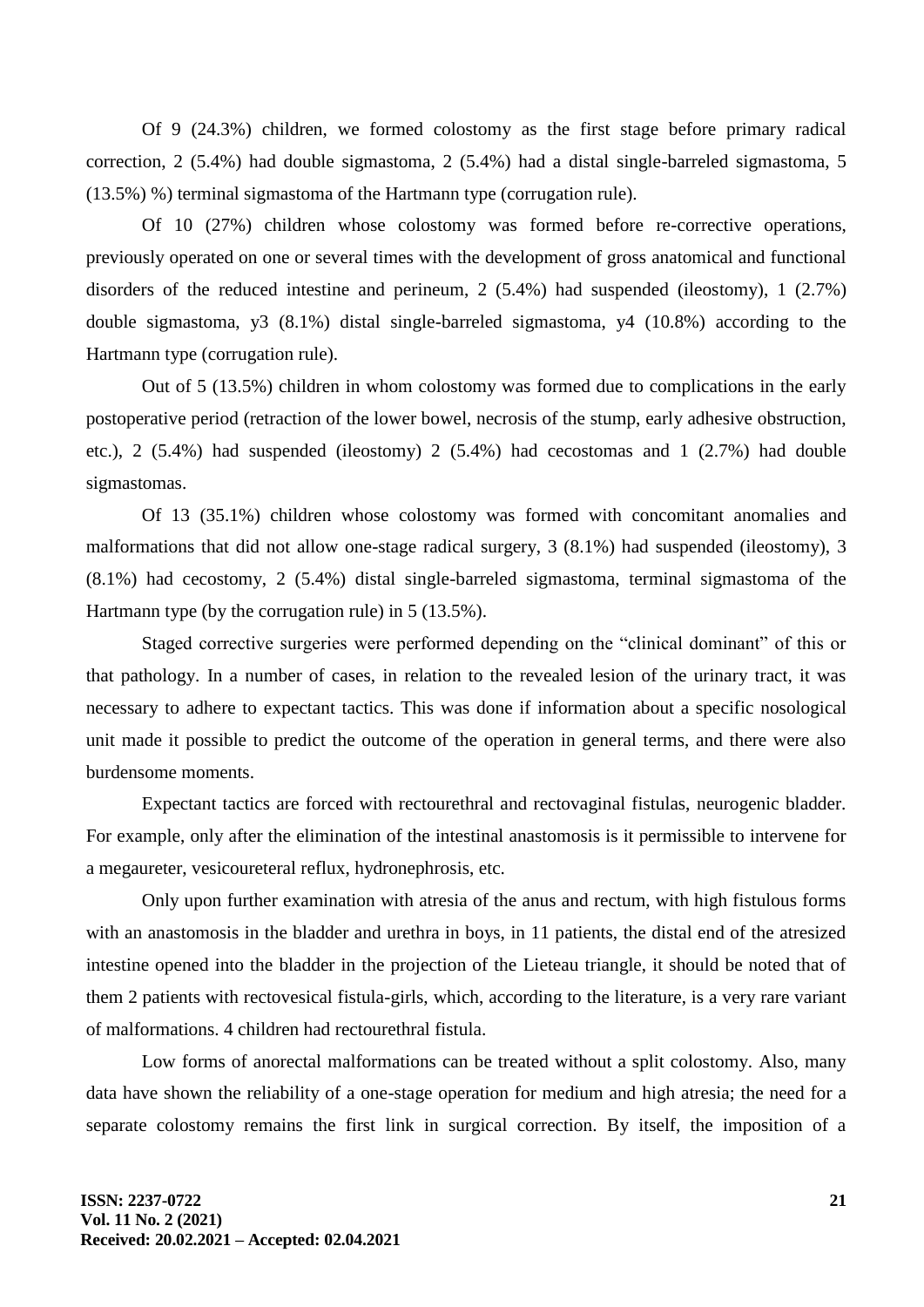colostomy is a minor surgical operation, but it is fraught with serious complications. Complications include, but are not limited to: retraction, prolapse, parastomal hernia, and bowel obstruction.

X-ray research methods carried out at different times after the imposition of a colostomy showed that the decrease in the diameter of the disconnected part of the colon was directly proportional to the life of the disconnected intestine. In 7 children with a high form of atresia, in whom a colostomy was placed on the right sections of the large intestine in the form of double barrels in the first days after birth, there was a decrease in the intestinal diameter to 1.0-1.5 cm within 6-8 months after the intervention.

I would like to note that in 3 patients at the place of residence, the high form of the defect was regarded as low and an attempt was made to perineal lowering of the intestine, which subsequently led to the discovery in two patients of an anastomosis with the bladder and urethra, respectively, with the development of retraction of the reduced bowel and metabolic phenomena. Acidosis, pyelonephritis and cystitis.

During repeated visits of initially operated children with retraction of the reduced bowel, with gross cicatricial changes in the obturator of the rectum, recurrence of the disease, as well as with the formation of complete perrectal fistulas, the first stage of re-corrective surgical treatment was always colostomy imposition.

In three patients with rectovaginal fistula, an attempt at perineal correction of the defect led to the development of retraction of the reduced bowel, anastomotic failure, and cicatricial deformity of the anus. In the future, a preliminary formation of a single-barreled terminal sigmostoma was performed, followed by repeated radical surgery.

Stoma level has been associated with complications. A sigmostomy is more appropriate, while a transversal tube has a higher risk of complications. Prolapse in this case is the most numerous complication. It has been found that loop colostomy has a higher complication rate and prolapse. Neither height nor type of stoma was associated with complications.

This managed not only to avoid evagination of the stoma intestine, but also constant contamination and maceration of the pericolostomy zone, since the created intestinal "accordion" passed the intestinal contents after some accumulation and pressure at the colostomy mouth. The pressure, in turn, prevented the development of "disconnected gut syndrome". So, in our studies, we identified early and late complications due to the wrong choice of the type, level and technique of colostomy placement. Table 3.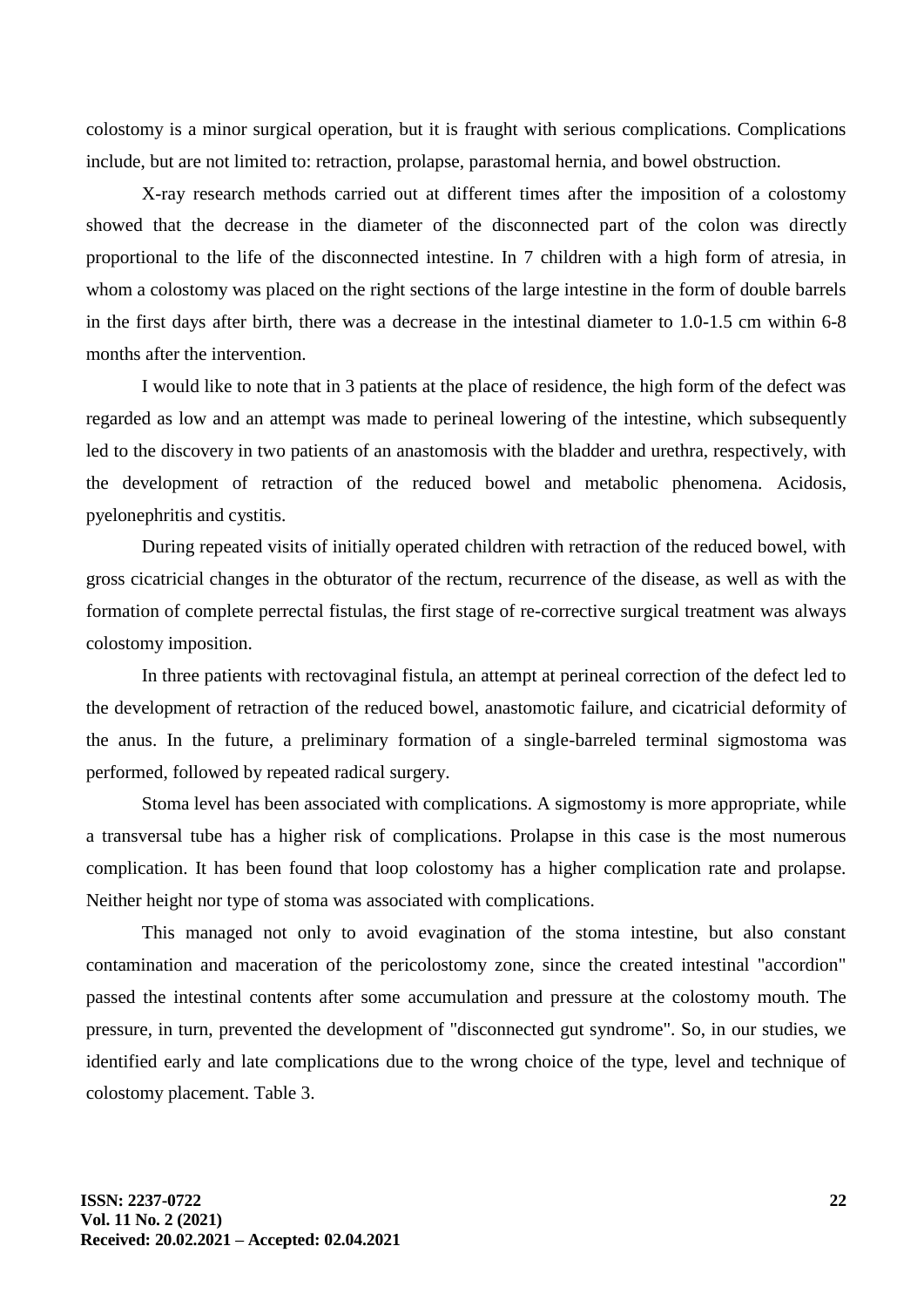| <b>Stoma type</b>   | <b>Complications</b>                                             |                          |                                  |                                  |                                |                                  |  |  |
|---------------------|------------------------------------------------------------------|--------------------------|----------------------------------|----------------------------------|--------------------------------|----------------------------------|--|--|
|                     | <b>Suppuration</b><br>and<br>dehiscence of<br>the wound<br>edges | <b>Stoma</b><br>stenosis | <b>Parastomal</b><br>eventration | <b>Intestinal</b><br>evagination | «Disconnected»<br>gut syndrome | <b>Distal</b><br>fecal<br>stones |  |  |
| <b>Right-handed</b> |                                                                  |                          |                                  |                                  |                                |                                  |  |  |
| by                  | 3                                                                | 1                        | 1                                | 1                                | $\overline{2}$                 | $\overline{7}$                   |  |  |
| <b>Girdaladze</b>   |                                                                  |                          |                                  |                                  |                                |                                  |  |  |
| <b>Suspended</b>    | $\overline{2}$                                                   | $\mathbf{1}$             |                                  | 1                                |                                | 5                                |  |  |
| <b>Cecostomy</b>    | 3                                                                | $\overline{2}$           | $\overline{2}$                   | -                                | 1                              | $\overline{2}$                   |  |  |
| Left-handed         |                                                                  |                          |                                  |                                  |                                |                                  |  |  |
| <b>Suspended</b>    | 3                                                                | $\overline{4}$           | $\mathbf{1}$                     | $\overline{\phantom{a}}$         | $\overline{\phantom{a}}$       | 5                                |  |  |
| <b>Double</b>       | $\overline{2}$                                                   | 3                        | $\overline{2}$                   | 3                                | 1                              | 1                                |  |  |
| sigmastoma          |                                                                  |                          |                                  |                                  |                                |                                  |  |  |
| Distal single-      | 3                                                                | $\overline{2}$           | $\overline{2}$                   | 1                                |                                |                                  |  |  |
| barreled            |                                                                  |                          |                                  |                                  |                                |                                  |  |  |
| sigmastoma          |                                                                  |                          |                                  |                                  |                                |                                  |  |  |
| <b>Hartmann</b>     | $\mathbf{1}$                                                     | $\mathbf{1}$             | $\overline{\phantom{a}}$         |                                  |                                |                                  |  |  |
| type                |                                                                  |                          |                                  |                                  |                                |                                  |  |  |
| <b>Total</b>        | 17                                                               | 14                       | 8                                | 6                                | 5                              | 20                               |  |  |

Table 3 - The Nature and Frequency of Colostomy Complications

**Right-sided colostomas** among the patients examined by us, according to the Girdaladze method, accounted for 11 (9.4%) children. The Girdaladze method is based on the creation of an unnatural anus, in which the spur is formed by two narrow muscular-aponeurotic flaps of the external oblique muscle of the abdomen, held under the intestinal loop in a direction perpendicular to it and sutured to the opposite parts of the aponeurosis.

From this group, 3 patients developed complications in the form of suppuration and dehiscence of the wound edges. In our opinion, the reason for the development of this complication was infection of the edges of the postoperative wound with intestinal discharge and technical errors in the colostomy operation.

Stoma stenosis developed in 1 patient, which was the result of an insufficiently wide outlet on the skin of the anterior abdominal wall. Parastomal eventration developed in 1 patient due to the formation of a wide canal on the anterior abdominal wall. Intestinal evagination developed in 1 patient. The reason for the development of this complication was the leaving of a large segment of the free loop of the large intestine in the abdominal cavity. Disconnected gut syndrome developed in 2 patients due to the lack of passage of intestinal contents through the intestinal lumen and further "shutdown" from normal functioning.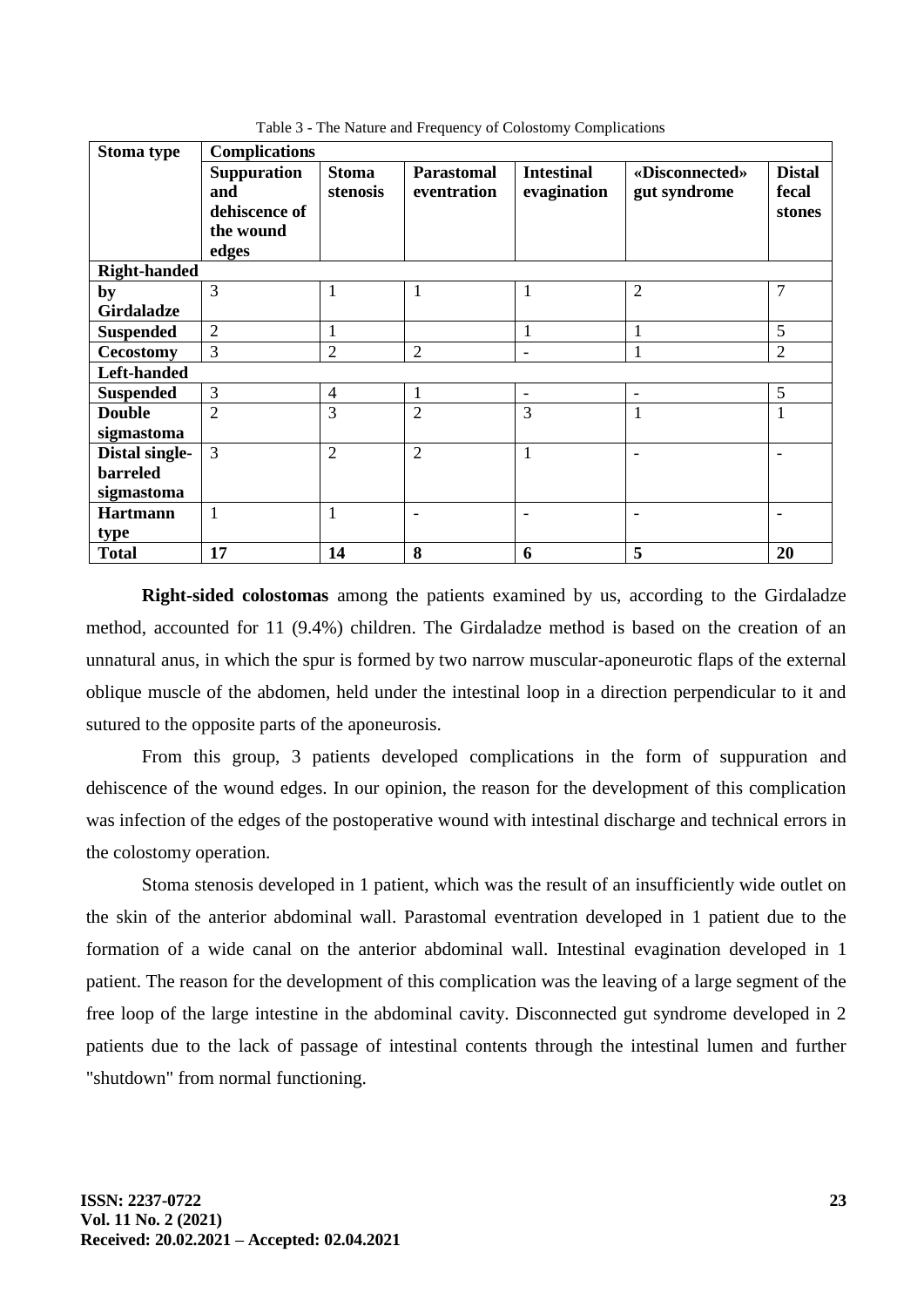Fecal stones in the distal colon developed in 7 (12.5%) patients with suspended colostomy and 2 (3.6%) children with cecostomy. In our opinion, the reason for the development of this complication is insufficient evacuation of fecal contents from the suspended colostomy.

In children with an early cecostomy, 1 patient had a complication in the form of "disconnected" bowel syndrome. A high colostomy imposition can be considered as the cause of this complication, which led to the "shutdown" of the functioning of the distal colon and further narrowing of the intestinal lumen. In 2 patients, we observed the presence of fecal stones in the distal intestine.

During the formation of a suspended colostomy on the left in 2 patients, we noted suppuration and dehiscence of the wound edges and evagination of the intestines in 1 child. During the formation of a suspended colostomy and a cecostomy, one complication was noted in the form of stoma stenosis.

**Left-sided colostomas** in children were characterized by suppuration and dehiscence of the wound edges developed in 3 patients with a suspended colostomy, in 2 with a double sigmastoma, in 3 with a distal single-barreled sigmastoma, and in 1 with a Hartmann-type stoma, which is due to infection of the edges of the postoperative wound with intestinal discharge due to improper ostomy care and hygiene violations. This complication was stopped by the method of local antiseptic therapy and the imposition of guiding sutures.

Stoma evagination was observed in 3 patients with double sigmastoma, and in 1 with distal single-barreled sigmastoma. Fig. 1



Figure 1 - Evagination of the Large Intestine through a Colostomy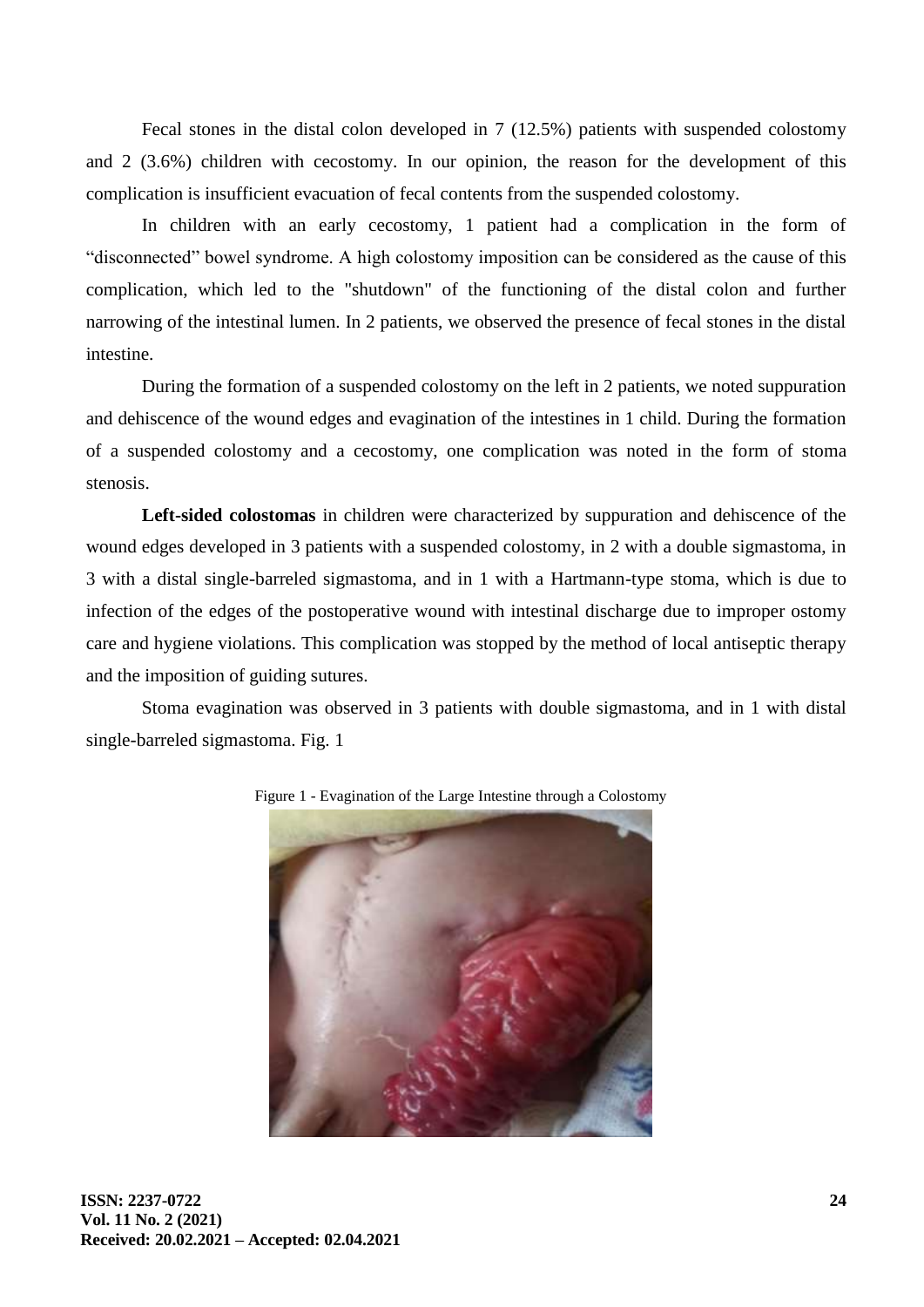Prolapse can occur with all types of stomas. The prolapse of the intestine through the stoma was associated with the leaving in the abdominal cavity of a large free pstomal section of the intestine, which is very mobile and can "turn inside out" through the colostomy opening. If a colostomy is placed in a fixed part of the colon, prolapse will not occur. The following reasons were predisposed to this: increased intra-abdominal pressure, the use of foods that increase peristalsis. In 2 patients, 4 cm of bowel prolapse was observed. These children underwent conservative therapy by correcting nutrition and using a cotton gauze pad (pelot), pressing the surface of the colostomy. In 3 patients there was a prolapse of 12 cm of the intestine, with its infringement in the stoma opening. In this group of children, we used surgical treatment - stoma reconstruction.

Because of the high incidence of prolapse, loop colostomy is associated with a higher complication rate than split stoma. Other complications, including megarectum and UTIs, are independent of the type of stoma. In general terms, the best kind of split sigmoidostomy has not yet been determined.

Bowel eventration was noted in 1 patient with suspended colostomy, 2 with double sigmastoma, and 2 with distal unilateral sigmastoma. The colon loops fell out through the incision wound next to the withdrawn intestinal stoma. This complication developed when a too wide canal was formed in the abdominal wall. In this situation, an emergency operation was carried out with the elimination of the intestinal eventration and the reconstruction of the stoma by imposing a single-barreled colostomy like Hartmann with corrugation of the intestine. The predisposing factors for eventration were: an increase in intra-abdominal pressure, a change in the regenerative abilities of tissues in the exhausted state of the patient (with hypotrophy, hypoproteinemia).

Stoma stenosis developed in 4 patients with suspended colostomy, 3 with double sigmastoma, 2 with distal single-barreled sigmastoma, and 1 with Hartmann-type stoma patients. The narrowing was in the final section of the intestine, at the level of the skin and at a depth - at the level of the dissected aponeurosis. The reasons for the development of stoma stenosis were: the imposition of frequent interrupted sutures, which led to hypergranulation of the tissue around the sutures, followed by impaired circulation of the stoma outlet; a too narrow opening was created in the musculo-aponeurotic layer and there was a compression of the intestine, followed by its stenosis;

A long-standing stricture can lead to a suprastenotic expansion of the overlying sections with the development of irreversible processes in the intestinal wall, in the future this can complicate reconstructive operations on the intestine.

Disconnected bowel syndrome developed in 1 patient with double sigmastoma. The cause of this complication was the wrong choice of the colostomy height, which led to the "disconnection" of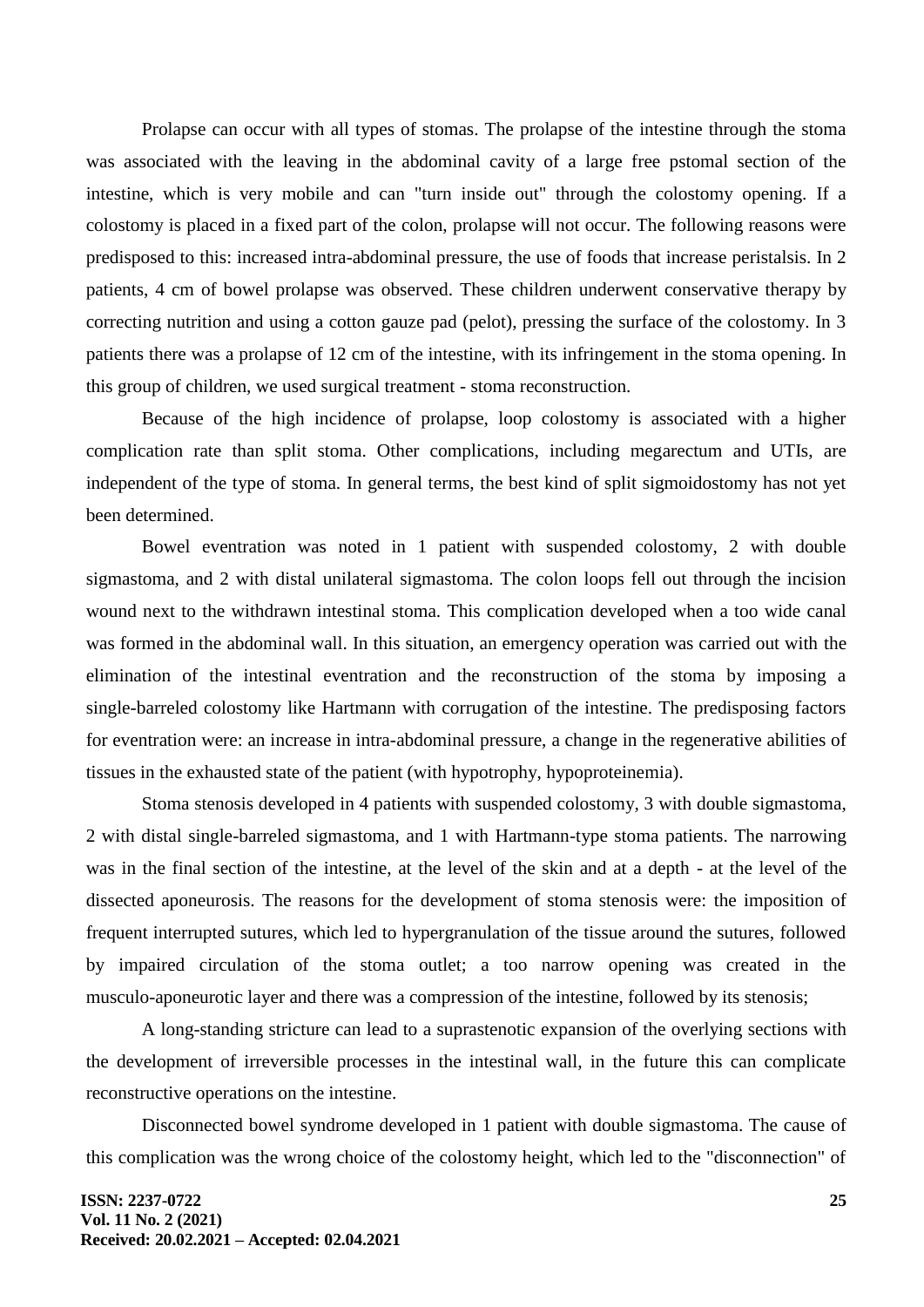the distal colon from normal functioning. This complication made it difficult to carry out further surgical manipulation.

In 5 children with suspended and in 1 child with double sigmastoma, we observed the presence of fecal stones in the distal part of the intestine, which is associated with the throwing of fecal masses into the stoma discharge loop, in the distal part of the colon, fecal stones are formed, which contributes to the preservation of suprasthenotic expansion and symptoms intoxication

When analyzing the advantages of any of the types of colostomy, I would like to note that often a colostomy is the only way to create conditions for emptying the intestine against the background of intestinal obstruction. It is possible to work without infection of surgical wounds, which prevents the development of postoperative complications in the form of retraction, prolapse of the rectal mucosa, stenosis of the anus and incontinence phenomena.

Overall, our results support the fact that sigmostomy is more favorable than transverse colon stomas. Also, our studies show the presence of greater complications from loop stomas than from separate ones; in particular, this applies to prolapse. It should be noted that the lack of information from pediatric surgeons about other colostomy techniques also plays a huge role, and more often the ostomy surgeon mainly uses the technique that he knows best. When forming a colostomy, it is necessary not only to create an adequate emptying of the intestine, but also to plan the further stage of the operation anatomically and physiologically in order to avoid complications associated with incorrect determination of the type and level of colostomy.

### **4. Conclusion**

- 1. All high forms of anorectal defects, as well as cloacal forms, require preliminary formation of a "protective" colostomy;
- 2. Re-corrective operations in all cases of complications should be performed only under the guise of a "protective" colostomy.
- 3. Preferably the formation of a single-barreled terminal colostomy (sigmostomy);
- 4. Colostomy must be taken out through a separate "window" outside the surgical incision;
- 5. Colostomy is necessary in case of identified concomitant anomalies and defects that clinically "dominate" over anorectal malformation;

At the same time, it was possible to completely and adequately empty the intestine, morphologically verify the defective segment of the intestine, avoid the "disconnected" bowel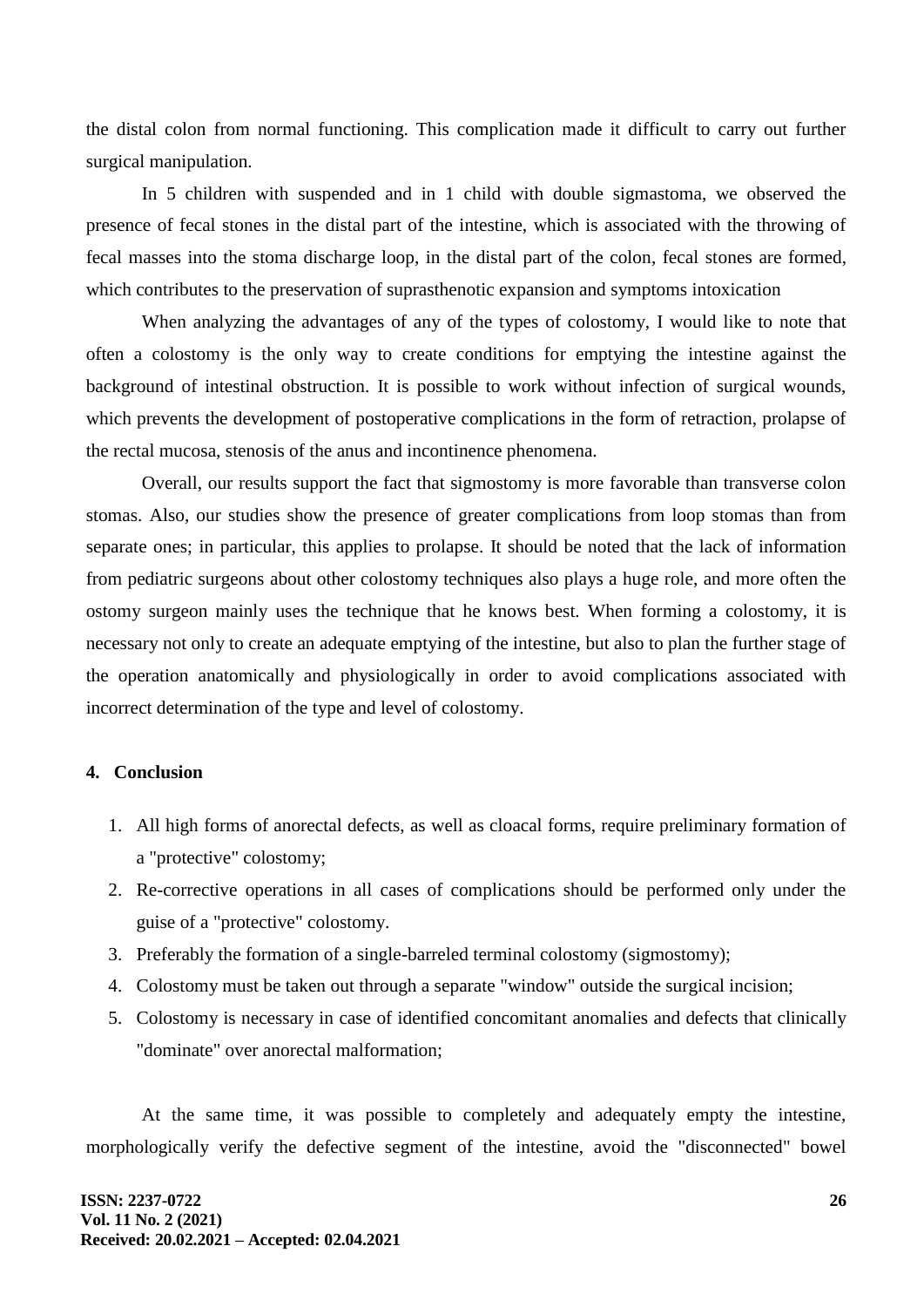syndrome, infection of the urinary system and perform reconstructive surgery in the shortest possible time and under aseptic conditions.

#### **Acknowledgements**

We are grateful to the staff members of Tashkent Pediatric Medical Institute for the cooperation and support in our research. The participants kindly gave full written permission for this report.

#### **Consent**

Written informed consent was obtained from all participants of the research for publication of this paper and any accompanying information related to this study.

# **Conflict of Interest**

The authors declare that they have no competing interests.

# **Funding**

No funding sources to declare.

### **References**

Smirnov, A.N., & Poddubnyĭ, I. V. (1990). Surgical treatment of anorectal developmental defects in children (review of foreign literature). *Surgery*, (8), 149-155.

Bischoff, A., Levitt, M.A., & Peña, A. (2013). Update on the management of anorectal malformations. *Pediatric surgery international*, *29*(9), 899-904.

Puri, A., Chadha, R., Choudhury, S.R., & Garg, A. (2006). Congenital pouch colon: follow-up and functional results after definitive surgery. *Journal of pediatric surgery*, *41*(8), 1413-1419.

Narbaev, T.T., Aliev, M.M., Turaeva, N.N., & Ollabergenov, O.T. (2019). Results of surgical treatment of anorectal malformation in children. Med. Scientific and Innovative. *European Journal of Pediatrics, 1*(1), 136-143.

Aliev, M.M., Razumovsky, A.Y., & Narbaev, T.T. (2019). Modified method of perineal proctoplasty with anorectal malformation in children. *Russian Journal of Pediatric Surgery, Anesthesia and Intensive Care*, *9*(3), 33–42.

Degtyareva, Y.G. (2017). *Congenital malformations of the anorectal region.* Monograph; Rep. scientific and practical Center of Pediatr. Surg.- Minsk.